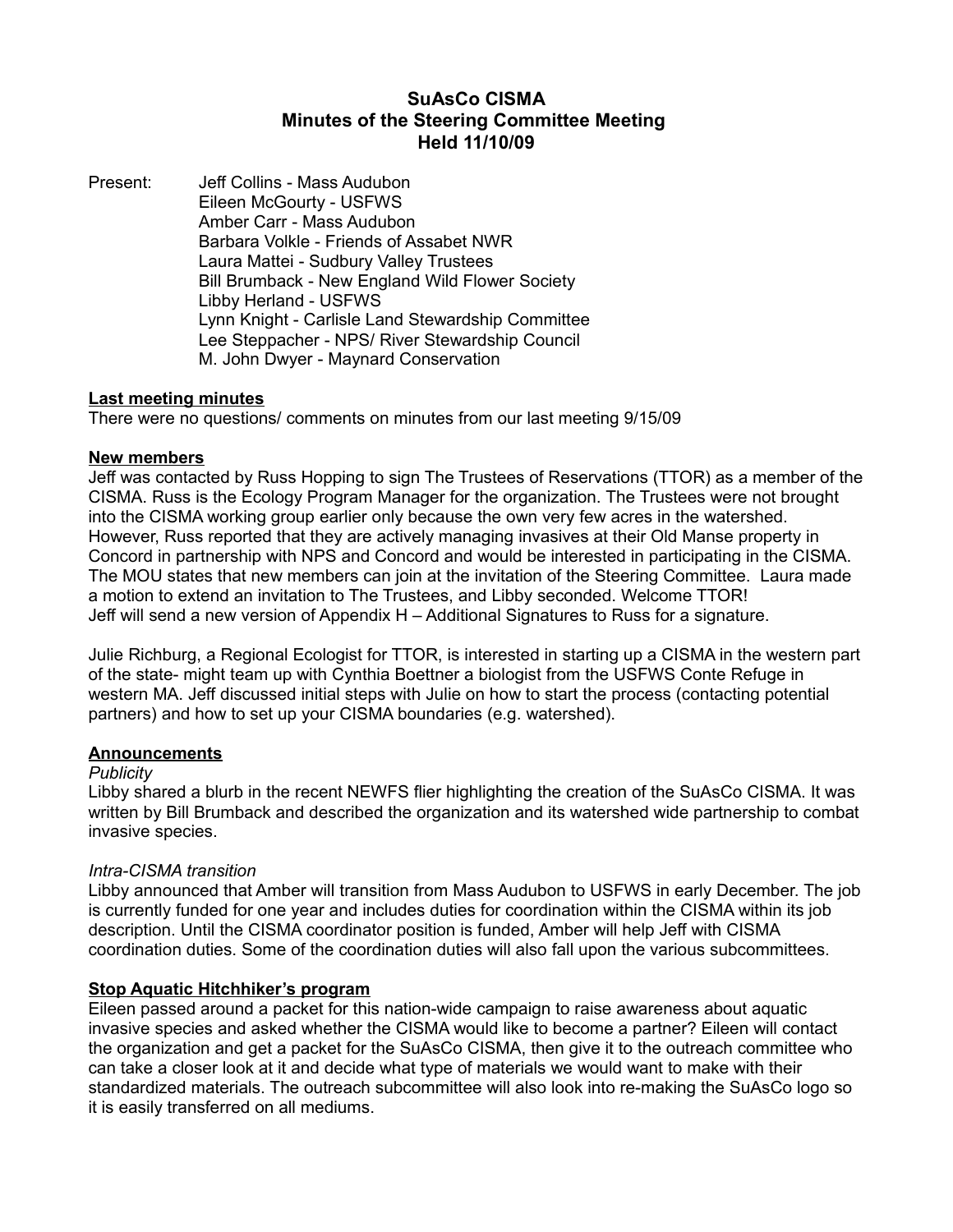# **T-shirts**

Libby suggested a standard t-shirt is made for CISMA volunteers. John and Libby suggested a volunteer graphic designer would help with the design of the logo/ slogan. Libby volunteered the USFWS to help with the initial start up costs. Amber, Eileen, and Libby will work on a draft design.

### **Coordinator**

Money from the NFWF grant (NEWFS) and Nyanza (USFWS) could be used to help fund a coordinator. It is currently viewed as a part time position. Libby suggested using the Nyanza money to fund an invasive plant technician through the USFWS and part of the duties of that technician would be to coordinate CISMA efforts. It is not known at this time if USFWS could give that money directly to the CISMA to hire a coordinator or if they would keep it within the USFWS. The NFWF grant through NEWFS would also delegated some of the funds for a coordinator – Bill was also not sure how that money would be dispersed to hire a coordinator (if hiring through NEWFS, CISMA etc.) Lee suggested that the roles of the coordinator and how the position would be funded would need to be decided soon. It is still not known if we will get the Nyanza or NFWF money. The period of the current NFWF grant ends on December 31st. Jeff will be able to continue in some capacity after that, but will not be able to spend as much time on the CISMA.

### **River Stewardship Council Grant Projects**

#### *SWEET project:*

Lee announced that Sudbury/ SWEET sent in an updated scope of work but has not submitted an updated budget. Weed wrenches for the CISMA have been bought by SVT as part of this grant project, and are currently being housed on the Wolbach property. SVT will be reimbursed by SWEET for this purchase.

#### Galerucella *Beetle Project:*

Laura sent out an email asking Partners to propose potential beetle release sites. These sites have to be at least 1 acre and should be high priority sites.

Release sites have been submitted by: Southborough, USFWS, Concord, Framingham, SVT. Each site will need to get a release permit, and approximately 1,000 beetles be will released at each site. Collection from existing populations will also take place. Eileen mentioned that the USFWS releases 5,000- 10,000 beetles at each location.

More potential release sites are needed.

Laura mentioned that each site would need to be monitored and data on plant height, evidence of feeding, the physical appearance of the inflorescence, and what species are replacing the loosestrife would be collected. Libby mentioned that photo plots would be a less time consuming way to monitor sites. Beetles would be released in July.

SVT, Anna Wilkens, Ted Elliman, and a school in Southborough are planning to help raise the beetles. Jeff mentioned asking Drumlin Farm if they would be interested in helping to raise beetles.

Libby asked if the state was involved in PULO beetle releases. Lake Cochituate might be a potential release site. Laura thought that since every release site should be monitored it could limit the state's involvement with that type of project.

Libby was going to contact Karen Pelto from the trustees of the Nyanza mitigation fund to see who submitted PULO beetle release proposals for other potential partners in this project.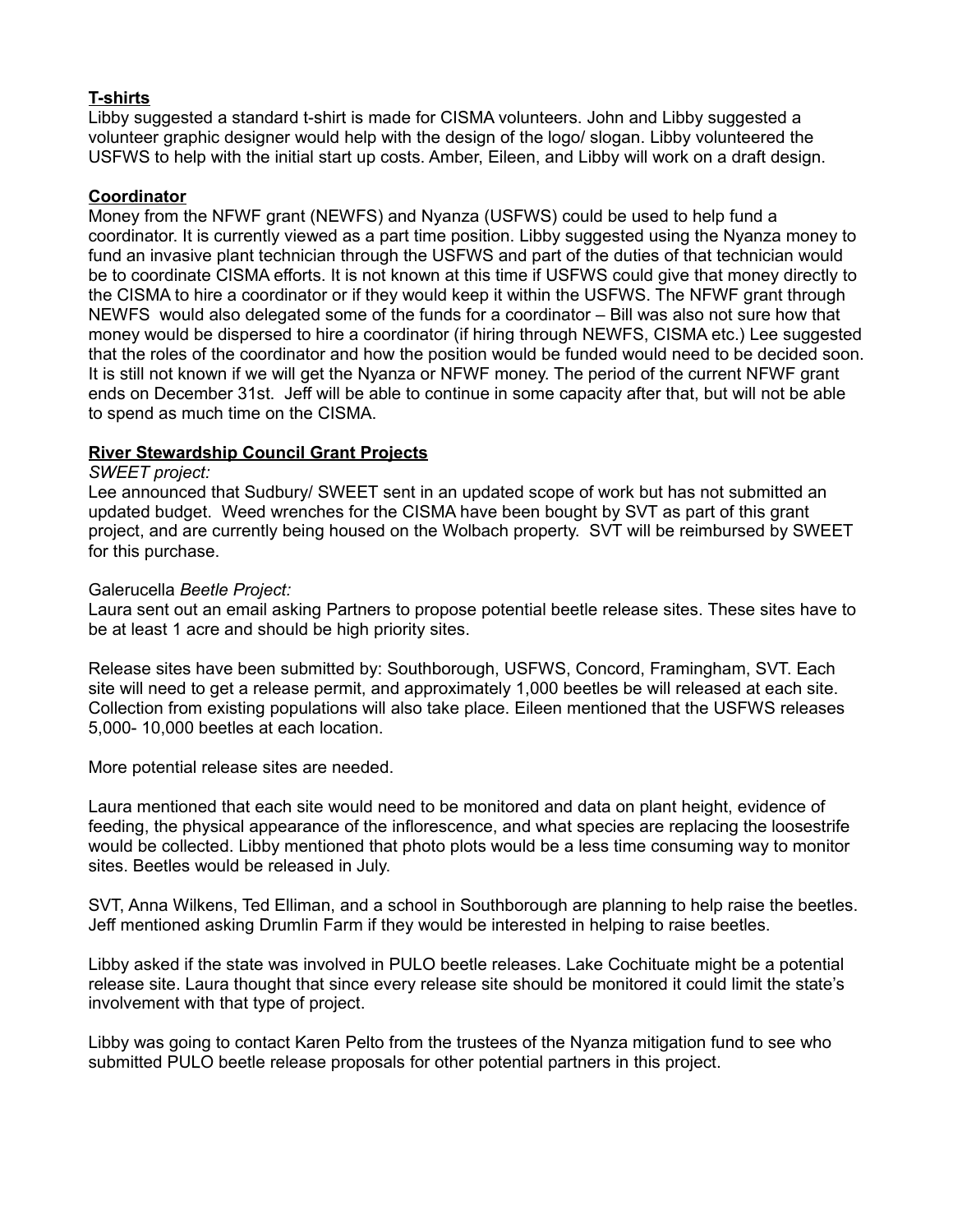### **Roles of Subcommittees** – subcommittee draft summaries attached

### *Administrative Subcommittee*

# Goal 5: CISMA Coordinator-

Laura mentioned that the coordinator didn't need to go to all the subcommittee meetings. John said that it would be good if they could, but to at least get the minutes. Jeff agreed that it would be beneficial to be present at all meetings if possible to fill in information gaps between the different subcommittees.

Lee mentioned that the coordinator would coordinate volunteer activities for the Control and ED/RR subcommittees. The coordinator would facilitate communication, build volunteer base and get volunteers from each town interested in work parties in their area. Mainly the coordinator would let all orgs know where work parties were happening and when.

Libby asked how the CISMA would share volunteers. Bill mentioned that they would share the highly trained volunteers (IPANE, NEWFS) but each town/ organization would have their regular volunteers.

Lynn restated that the coordinator would track individual volunteer groups (who's doing what where and when) and then have specialized volunteers for resource sharing.

It was acknowledged by Eileen that a lot of the duties of the coordinator would be picked up by the different subcommittees until that position was funded and filled.

Lynn will add subcommittee member names to Admin subcommittee summary document and double check the tasks with what was outlined in the strategic plan.

### *Education/Outreach subcommittee*

Administrative subcommittee overlaps with Education/Outreach. Subcommittees need to decide how to delegate fundraising, grants, and other tasks.

John gave the example of the website. The education/ outreach subcommittee would design the website but the administrative subcommittee would decide how that website would be hosted (either internally or from an outside source and pay all costs that were associated).

Last bullet for fundraising needs to be removed. Jeff thought that currently all subcommittees would be actively looking for grant opportunities. Do we need a separate subcommittee for fund raising/ grants in future?

Major goal would be to standardize content given out by group. Will need to be in collaboration with other groups (ED/ RR and Control subcommittees)

Different tiers of content will be available on the website depending on target audience; e.g. info on invasives available to public, CISMA documents available to Partners, other info available to Steering Committee members.

#### *Control Subcommittee:*

Laura mentioned that the control subcommittee would need to decide on mapping standards for the CISMA participants.

There is a lot of overlap between Control and ED/RR subcommittees. Eileen, Amber, and Anna are in both committees so communication should be relatively simple.

 The ED/RR subcommittee will decide on control practices for ED species while the Control subcommittee will decide on control practices for everything else. There will also be a lot of equipment sharing between the two groups.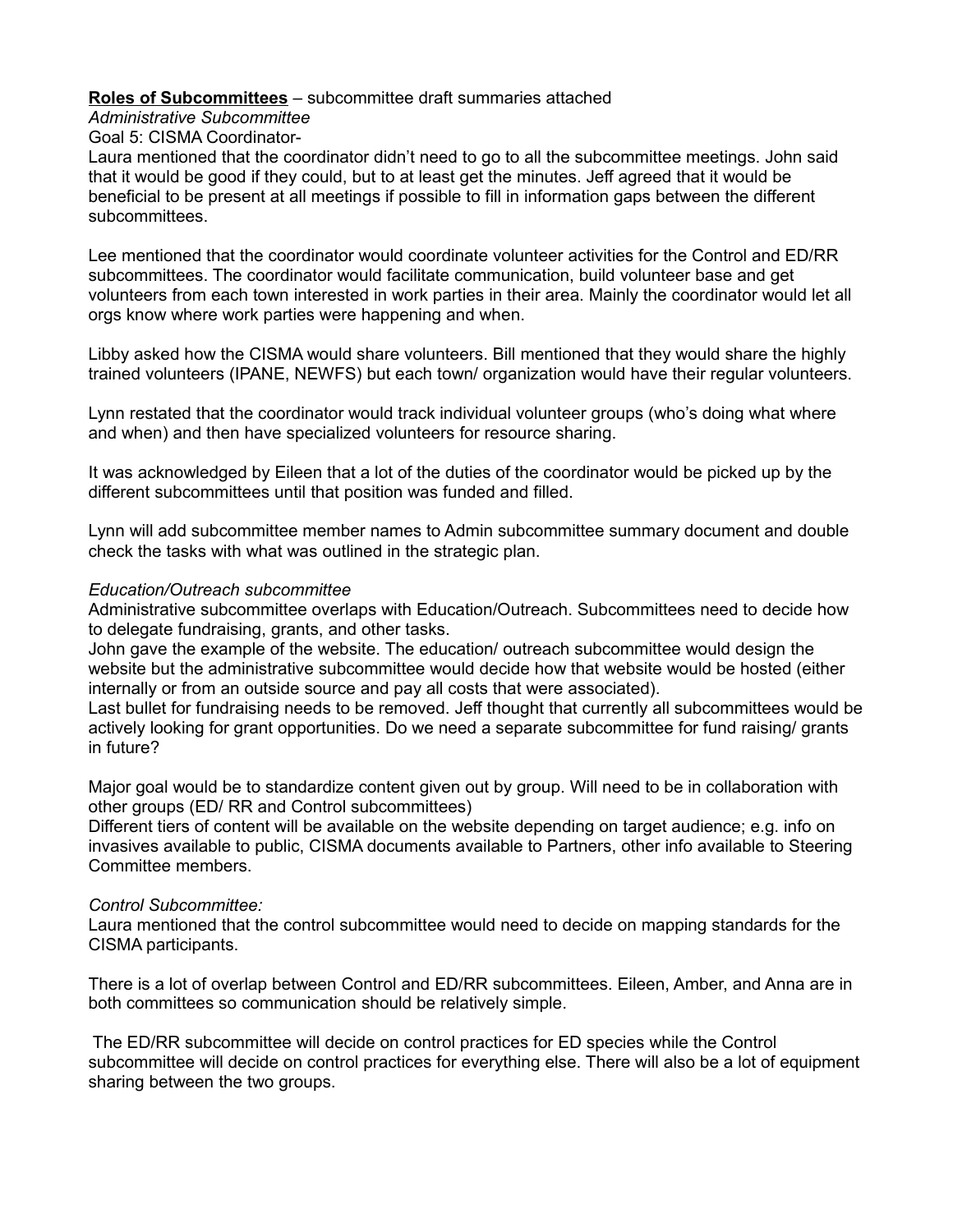# **Next Meeting**

We agreed to schedule the next meeting on January 12th from 1-3 p.m.

Submitted 11/12/09 by Amber Carr with edits by Jeff Collins.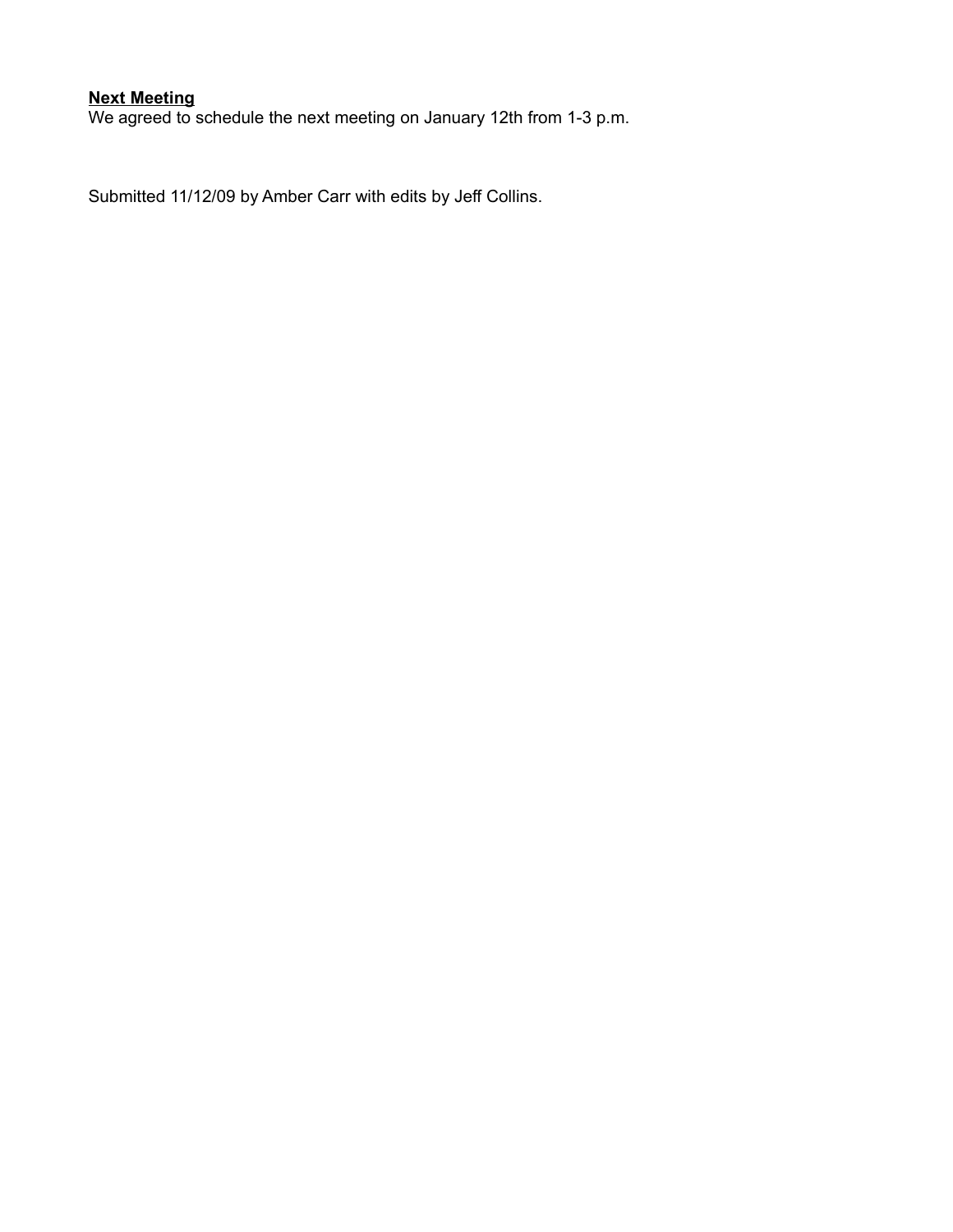# **Administrative Subcommittee Tasks**

**Goal 1** – Policies and Procedures

- Establish and implement procedures for determining meeting schedules and meeting agendas; and recording meeting minutes
- Clarify and document subcommittee assignments
- Establish a system for regular information sharing of subcommittee activities
- Revise (as needed) and Implement the CISMA Strategic Plan
- Coordinate preparation of annual action plan

**Goal 2** - Facilitate communication and information sharing among Steering Committee members and the entire CISMA membership

- Establish workable e-mail communication system for Steering Committee internal deliberations
- Establish easily accessible central repository for key CISMA documents and other information for Steering Committee use
- Establish a mechanism for keeping all CISMA members in the loop with respect to Steering Committee and Subcommittee activities.
- Develop strategy for establishing a public presence, and engaging new members and the interested public

**Goal 3** – Identify and/or coordinate fundraising activities.

- Monitor grant opportunities
- Distribute relevant info to CISMA members; help coordinate project partnerships
- Keep records of fundraising efforts and resulting projects

**Goal 4** – Provide financial oversight of CISMA activities

- Establish a fiduciary agent
- Track project and general CISMA expenses

**Goal 5** – Oversee activities of the CISMA Coordinator. The Coordinator's responsibilities will include:

- Preparing for and conducting CISMA meetings (i.e., assembling and distributing the agenda; assuring meeting minutes are finalized and filed)
- Attending all subcommittee meetings
- Making themselves available to the public as the contact person for the CISMA
- Tracking all invasive species related activities in the watershed
- Looking for funding opportunities
- Sending periodic e-mails to the whole membership to keep them informed of CISMA activities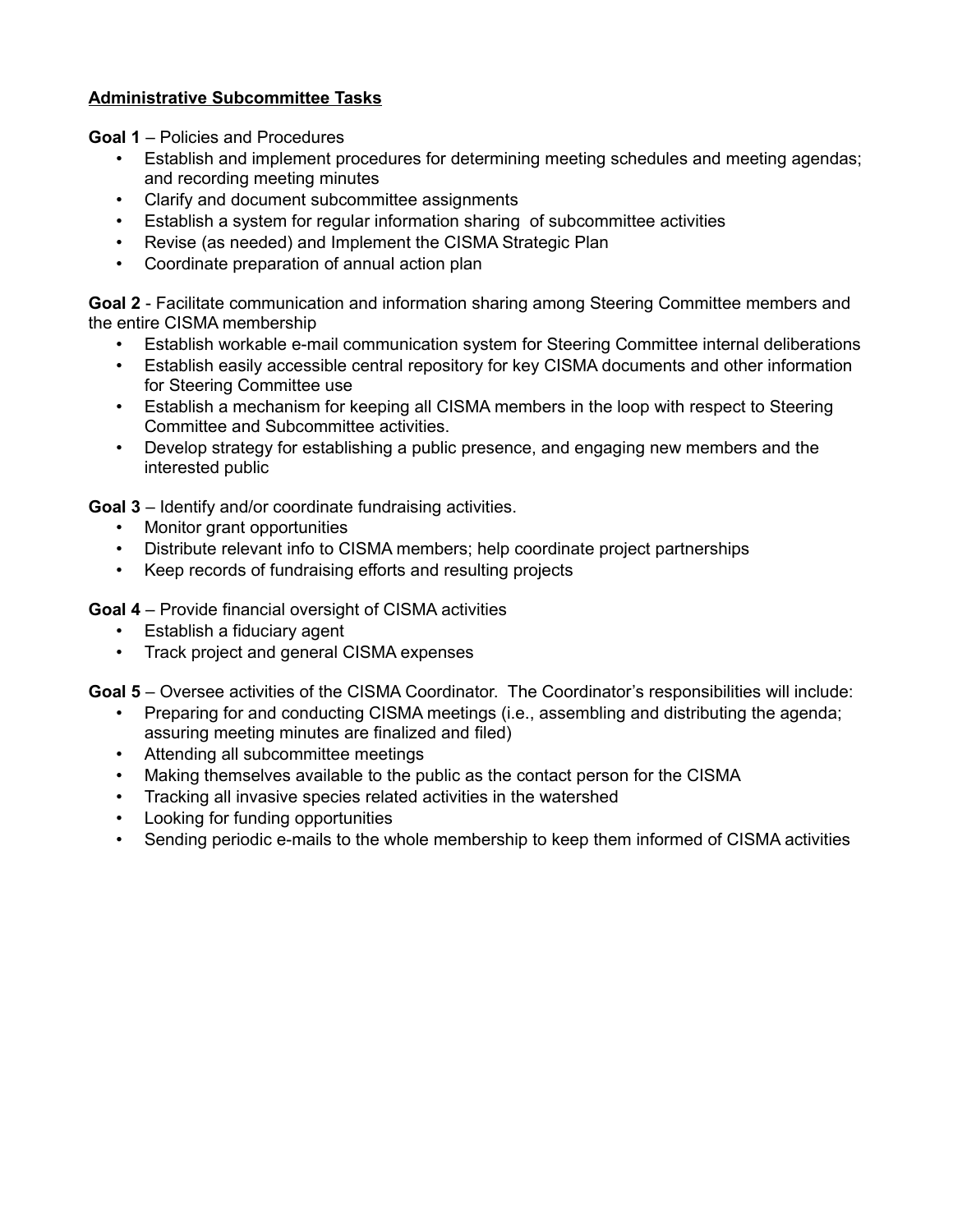# **Scope of Responsibility**

# **Control Subcommittee**

# Chair: Laura Mattei

Members of committee: Bill Brumback, Anna Wilkins, Amber Carr, Eileen McGourty, Delia Kaye, Freddie Gillespie

Control Subcommittee decided that we would address Goal 3 of the Draft Invasive Species Management Plan which is to:

*Promote, facilitate, and coordinate invasive species management through appropriate treatment methods based on preferences and capacities of landowners/land managers.*

1: Plan, support, commit available resources to treatment of invasive species in high priority sites and treatment of high priority species as adopted by CISMA.

- Redefine priority species and sites for the Draft Management Plan
	- Contact MNHESP to identify sites of priority natural areas/ threatened species and identify if invasive species are a threat to those priority natural areas/threatened species to determine target priority areas for control
- Provide partners with guidelines on prioritization of invasive species control
- Provide partners with appropriate control methods
- Share information on current control projects, programs and methods with partners
- Share materials and equipment as available and appropriate (inventory being prepared by Anna Wilkins)
- Survey CISMA members and potential partner's watershed wide regarding current methods of control if any. (done)

2: Encourage and support mapping of existing infestations within the watershed using CISMA standards where feasible.

- Share resources for mapping including GPS units and methodology
- Look into using Google Earth as a mapping tool?

3: Encourage and support monitoring of treated areas over time using standards developed by CISMA.

- Keep in contact with EDRR subcommittee
- Provide monitoring techniques to partners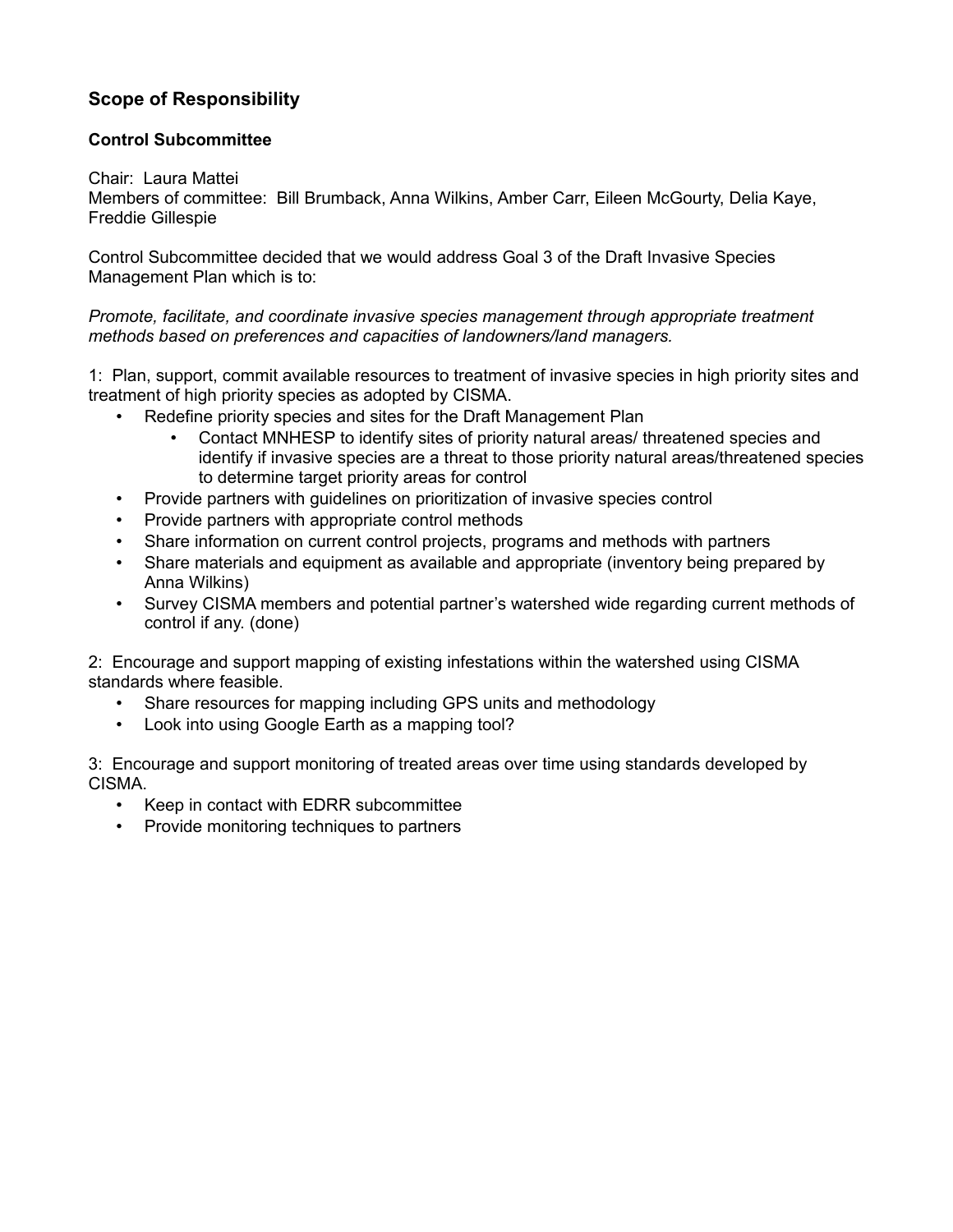# **Early Detection Rapid Response Committee**

Anna Wilkins – Chair, Ted Elliman, Amber Carr, Debbie Dineen, Eileen McGourty

Mission: The EDRR sub-committee seeks to aid the members of CISMA in learning to identify invasive species that are new to the SuAsCo watershed, track the spread of these species in the region, and provide up-to-date treatment information and support to members seeking to remove these species.

Goal 1: Provide information to interested parties on identification of Early Detection species.

- Create simple fact sheets on early detection species (based on SuAsCo CISMA Draft Invasive Species Management Plan also include Zebra mussel and Asian Longhorned beetle).
- Stay up to date on the latest early detection species within the watershed and relay info to the CISMA members using existing listserv and Google Group forum
- Host at least 2 education events a year for CISMA members on early detection species
- Become a partner of the "Stop Aquatic Hitchhikers" Campaign

Goal 2: Recruit a trained cadre of professional and volunteer naturalists able to identify potential new invaders.

- Recruit existing trained IPANE volunteers to map ED species within the watershed
- Offer training to new volunteers to map ED species within the watershed
- Provide educational opportunities to CISMA members on identification of ED species

Goal 3: Create a network and a mechanism for contacting and mobilizing professional and volunteer efforts to eradicate new infestations as they occur.

- Maintain a list of citizens or citizen groups in communities or watershed available to help with control
- Coordinate entities, equipment etc. as necessary based on each invasion case
- Set up a, equipment loan system for members of the CISMA
- Maintain a list of certified applicators within the CISMA including limitations (ex. can only treat on organization land etc.)
- Maintain list of companies that work on invasive species control in natural areas

Goal 4: Map and monitor new infestations using CISMA standards to ensure invasive species has been eradicated.

- Adopt IPANE mapping protocol for early detection species
- Follow-up on control efforts to ensure species is eradicated
- Compile priority areas for mapping

Goal 5: Establish relationships with and learn from other organizations involve in Early Detection/Rapid Response efforts outside of watershed.

- Attend workshops and/or conferences to keep up to date on information
- Maintain network of regional and national professionals involved in early detection and rapid response